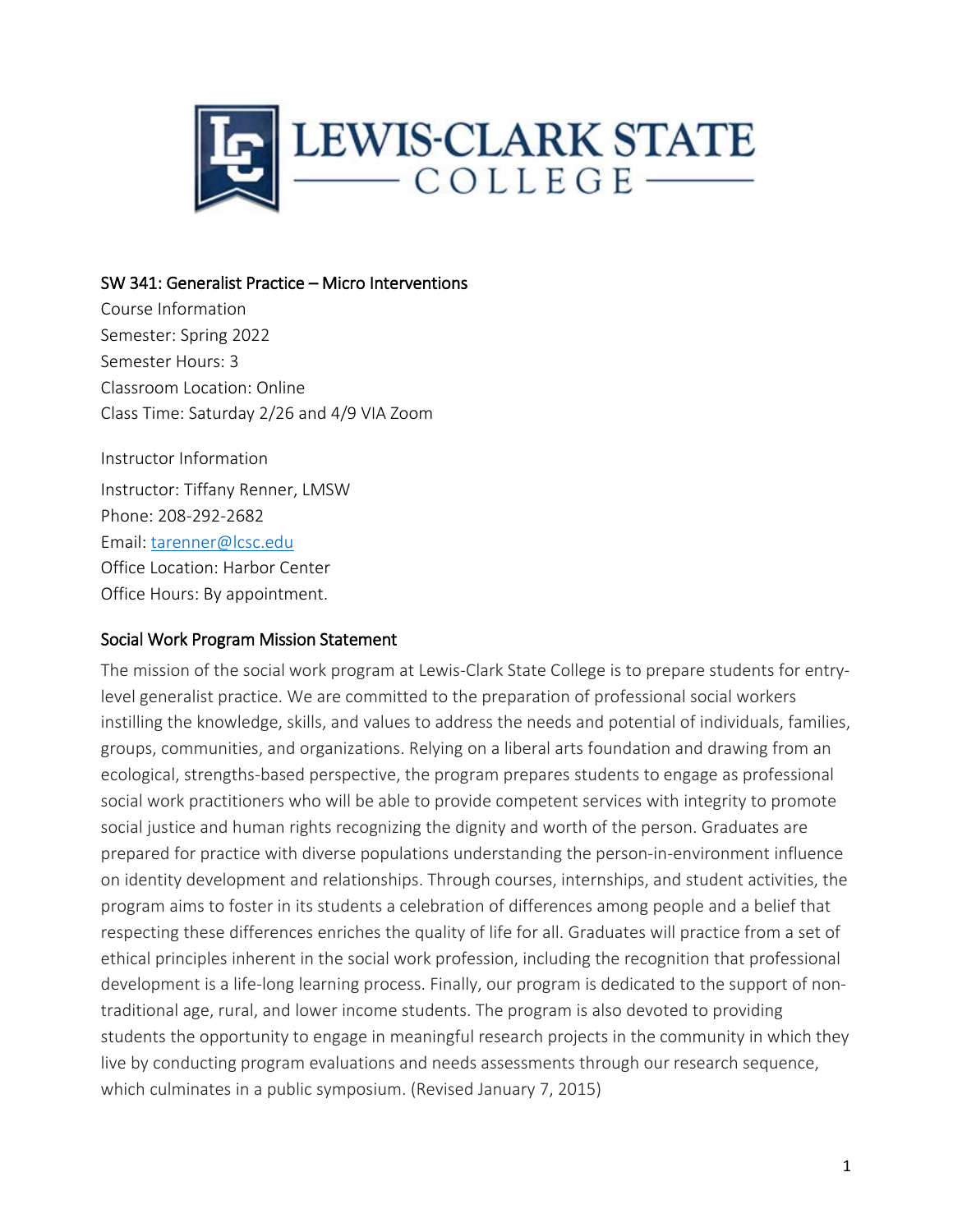### COURSE DESCRIPTION

This course teaches theory and practice skills utilized in generalist, social work practice focusing on work with individuals and then work with families. There are several theoretical frameworks that will be introduced that will help the generalist social worker to understand the behavior of individuals and families as well as a variety of ways to help them improve the fit between themselves and their environments.

## INTRODUCTION AND OVERVIEW

The social work program at LCSC is based on the generalist practice problem-solving model. This model is emphasized and integrated into all its social work courses. This approach assists students in acquiring a broad repertoire of skills and knowledge for beginning social work practice. The steps in the problem-solving process – assessment, planning, intervention, evaluation, termination, and follow-up – are addressed using systems thinking/analysis with an ecological framework of assessing and building on the strengths of individuals, families, groups, communities, organizations, and the influential structural environment. The program presents a multi- dimensional, multi-theoretical, holistic perspective with which to view client issues. The cultural and historical elements of the ecological perspective are grounded in sensitivity to, an appreciation for, and encouragement of diversity.

### PURPOSE OF THE COURSE IN THE CURRICULUM

This is a practice course that prepares students for generalist practice social work practice with individuals and families in the context of their social environments with an emphasis on diversity.

The focus is on a holistic approach that provides the practitioner knowledge, skills, and values necessary to engage in the change process at the micro level of practice. Building on the strengths perspective, the approach incorporates the social systems and the ecological models as the foundation for the change process. Several theories of behavior and interaction are introduced to help students gain an understanding of why issues arise in our client's lives and some practical ways of helping them with change aimed at the best fit with their environments.

Generalist social work practice incorporates knowledge that is transferable, empowers individuals and families, utilizes a variety of intervention strategies and theories, analyzes development of the life span, evaluates the impact of social policies and other societal forces, and serves as a foundation for professional practice.

As a result of the focus on competency-based education, the faculty has identified within the LCSC curriculum where the Core Competencies and Practice Behaviors are addressed.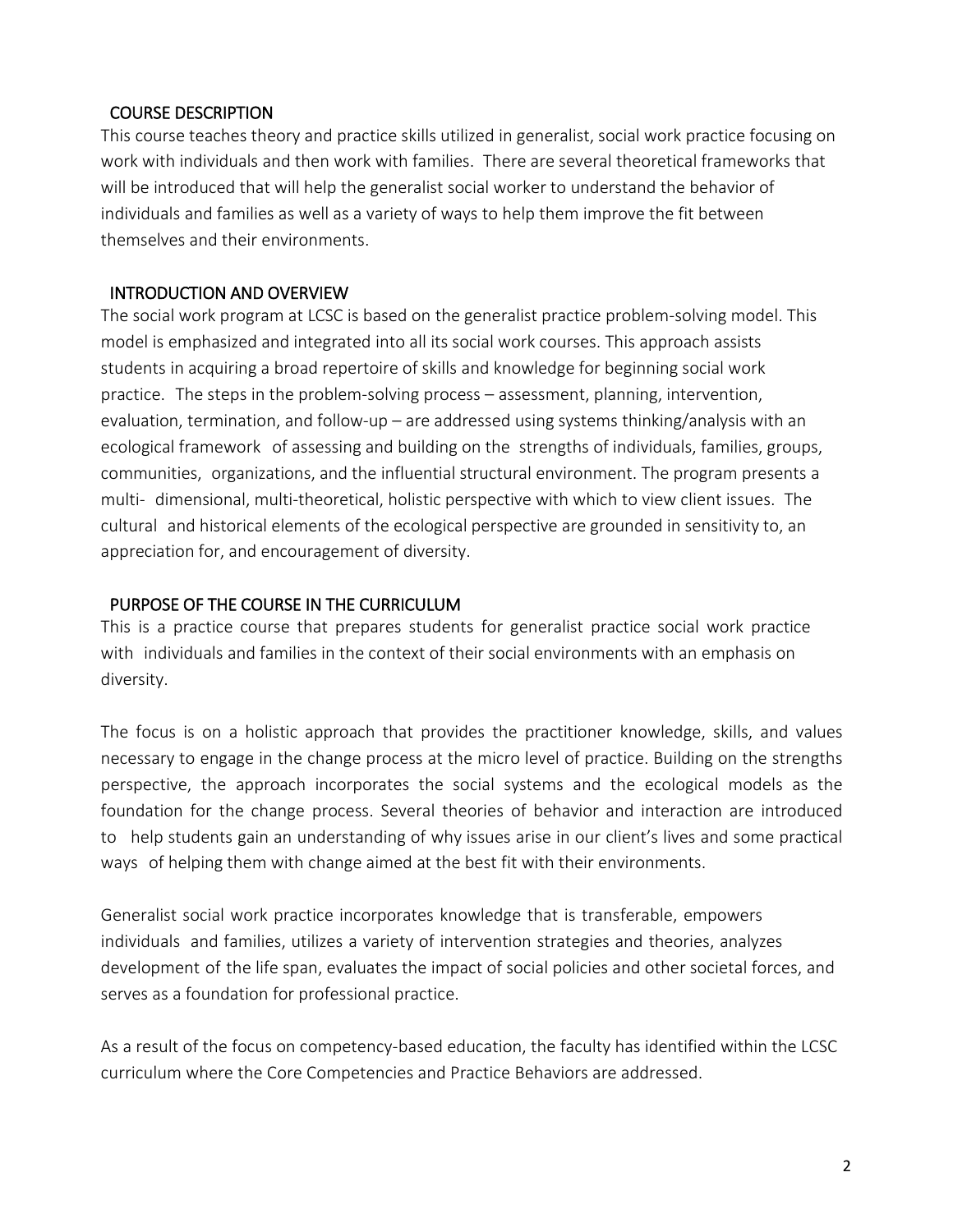Educational Policy & Accreditation Standards (EPAS) Competencies & Practice Behaviors (Expected Learning Outcomes) Met in Course

The Council on Social Work Educations sets educational standards for all accredited social work programs. The 2015 Educational and Policy Accreditation Standard (EPAS) establishes 9 Core Competencies and 31 Practice Behaviors that social work students are expected to meet upon graduation from an accredited BSW Program. Professional Social Work Education is competencybased education.

# Educational Policy 2.1: Core Competencies Definition

*Competency-based education is an outcome performance approach to curriculum design. Competencies are measurable practice behaviors that are comprised of knowledge, values, and skills. The goal of the outcome approach is to demonstrate the integration and application of the competencies in practice with individuals, families, groups, organizations, and communities.*

As a result of the focus on competency-based education, the faculty has identified within the LCSC curriculum where the Core Competencies and Practice Behaviors are addressed and measured. Below are the Core Competencies and Practice Behaviors that are addressed in this course. Please note that the Practice Behaviors are linked to the Course Objectives and Assignments.

### 2015 Social Work Competencies Applied to this Course

2.1.2--Apply social work ethical principles to guide professional practice. B. make ethical decisions by applying standards of the National Association of Social Workers Code of Ethics and as applicable of the International Federation of Social Workers/Int'l 2.1.3—Apply critical thinking to inform and communicate professional judgments. B. analyze models of assessment, prevention, intervention, and evaluation; 2.1.4--Engage diversity and difference in practice. recognize the extent to which a culture's structures and values may oppress, marginalize, alienate, or create or enhance privilege and power. gain sufficient self-awareness to eliminate the influence of personal biases and values in working with diverse groups. C. recognize and communicate their understanding of the importance of difference in shaping life experiences 2.1.6—Engage in research-informed practice and practice-informed research. B. use research evidence to inform practice. 2.1.7—Apply knowledge of human behavior and the social environment. . utilize conceptual frameworks to guide the processes of assessment, intervention, and evaluation.

B. critique and apply knowledge to understand person and environment.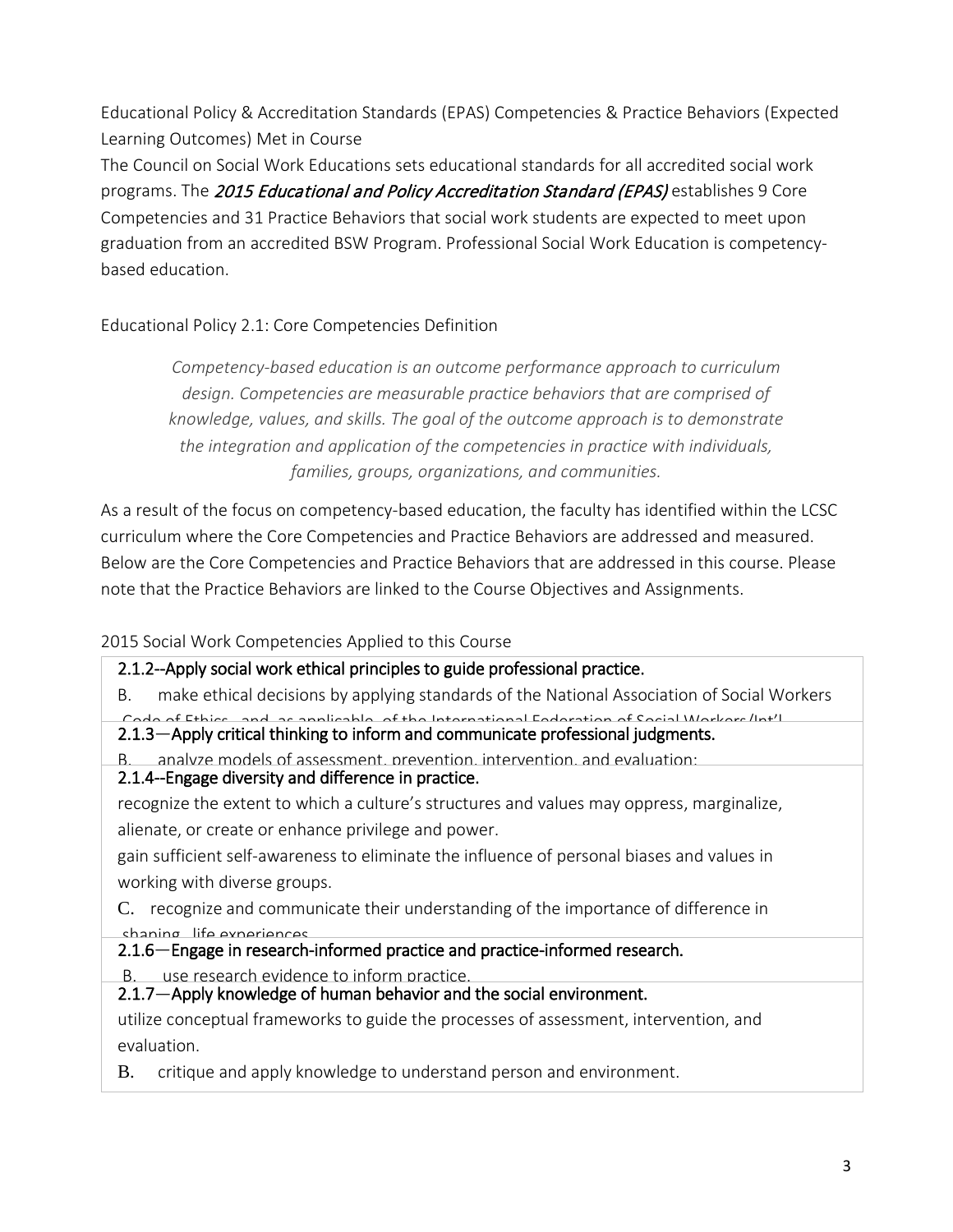# 2.1.10(a)–(d)—Engage, assess, intervene, and evaluate with individuals, families, groups, organizations, and communities.

. substantively and affectively prepare for action with individuals, families, groups, organizations, and communities.

B. use empathy and other interpersonal skills;

# REQUIRED TEXTS/READINGS

- Hepworth, D., Rooney, R., Dewberry-Rooney, G. Strom-Gottfried, K., (2017). *Direct Practice in Social Work. (10th ed).* Boston, MA: Cengage Learning
- Karr-Morse, R. (2013). *Ghosts in the nursery; tracing the roots of violence.* New York, NY: Atlantic Monthly Press
- American Psychological Association. (2020). *Publication manual of the American Psychological*  Association. (7<sup>th</sup> ed.). Washington, DC: A.P.A.

# Classroom Expectations

# Saturday Intensive Attendance

The primary teaching approach in this class is Hybrid and students will engage in collaborative learning both in-class through Saturday Intensives and online through video meetings and discussions. Saturday Intensives will be held via Zoom from 9:00am to 3:00pm. Materials in the course will be presented through discussion, lectures, group work, and media presentations. Students will be responsible for all materials presented online and in class. Assigned readings and topics for the day are outlined in the Schedule and students are expected to fully participate in the in class and online activities. An absence is not an excuse for not coming to class prepared to be actively involved. Missing fifteen percent (15%) or more of the scheduled class sessions is considered excessive absences and will result in the reduction of your final grade by 1 (one) letter grade.

This policy applies to all classes taught as part of the social work curriculum. Exceptions to this policy may be made at the discretion of the instructor. (Found in Social Work Handbook p. 17). Because the combined Saturday Intensives equal one third of the course content, it is mandatory that you attend. Failure to attend the Saturday Intensives will result in two grade reductions.

# **Tardiness**

Students in a professional program should conduct themselves as professionals in relation to the class session and assignments. It is not acceptable to be late for classes except in unusual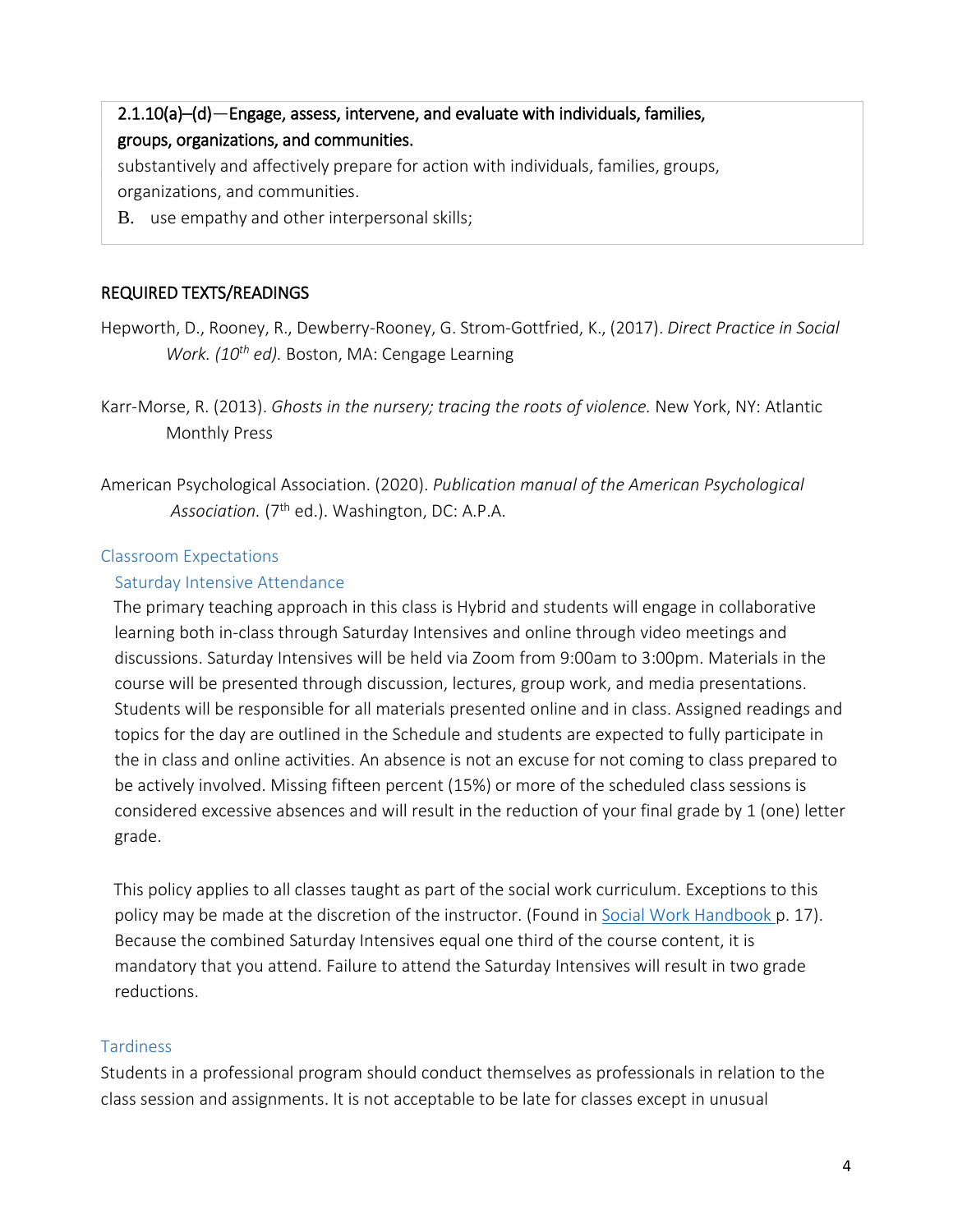circumstances. Frequent lateness or other unprofessional class conduct is likely to result in a lowered grade. Students are also evaluated on their personal and professional behavior or conduct in class as described in the Social Work Handbook.

## Shared Client and Agency Information

In the classroom, students and professors will occasionally discuss clients and agencies. In these discussions, it is expected that information about clients and agencies should be disguised or eliminated if clients could be identified and that this information is to be held in confidence within the bounds of the Code of Ethics. You must disguise the identity of clients in written assignments including changing the name of the client.

### Deadline for Submission of Class Assignments

1. Assignments must be submitted to the instructor via Canvas unless otherwise arranged and approved by the instructor.

2. Tests and assignments are due on the dates listed on the syllabus or as scheduled by the instructor of this course. Late papers and tests are not accepted. If due to extreme extenuating circumstances, the student is unable to turn a paper in on time, the student must contact the instructor prior to the due date of the assignment. This will result in an automatic 10% grade reduction for that assignment.

3. Extra Credit: There are no extra credit assignments for this course.

4. All Assignments must be turned in to pass the class.

### Re-write Policy

Rewrites are not an option in this class. If you have any questions regarding the assignment, please do not hesitate to meet with this instructor. As the assignments are given on the first day of class (or at least two weeks before the assignment is due for pedagogical reasons) and because sufficient time is given, it is expected that quality work is submitted.

# Cell Phone Policy

The use of Cell Phones will not be tolerated during classroom hours. Students who choose to utilize their phones for Facebook, texting, or any other activity will be asked to leave the classroom. I do understand there may be circumstances for family or work which may at times require you to keep your cell phone on or to be available. If this is the case, please let me know before class begins.

# Professional Writing Standards

All printed work submitted to this professor should be prepared at a college standard of professional editing in accordance with the *Publication Manual of the American Psychological*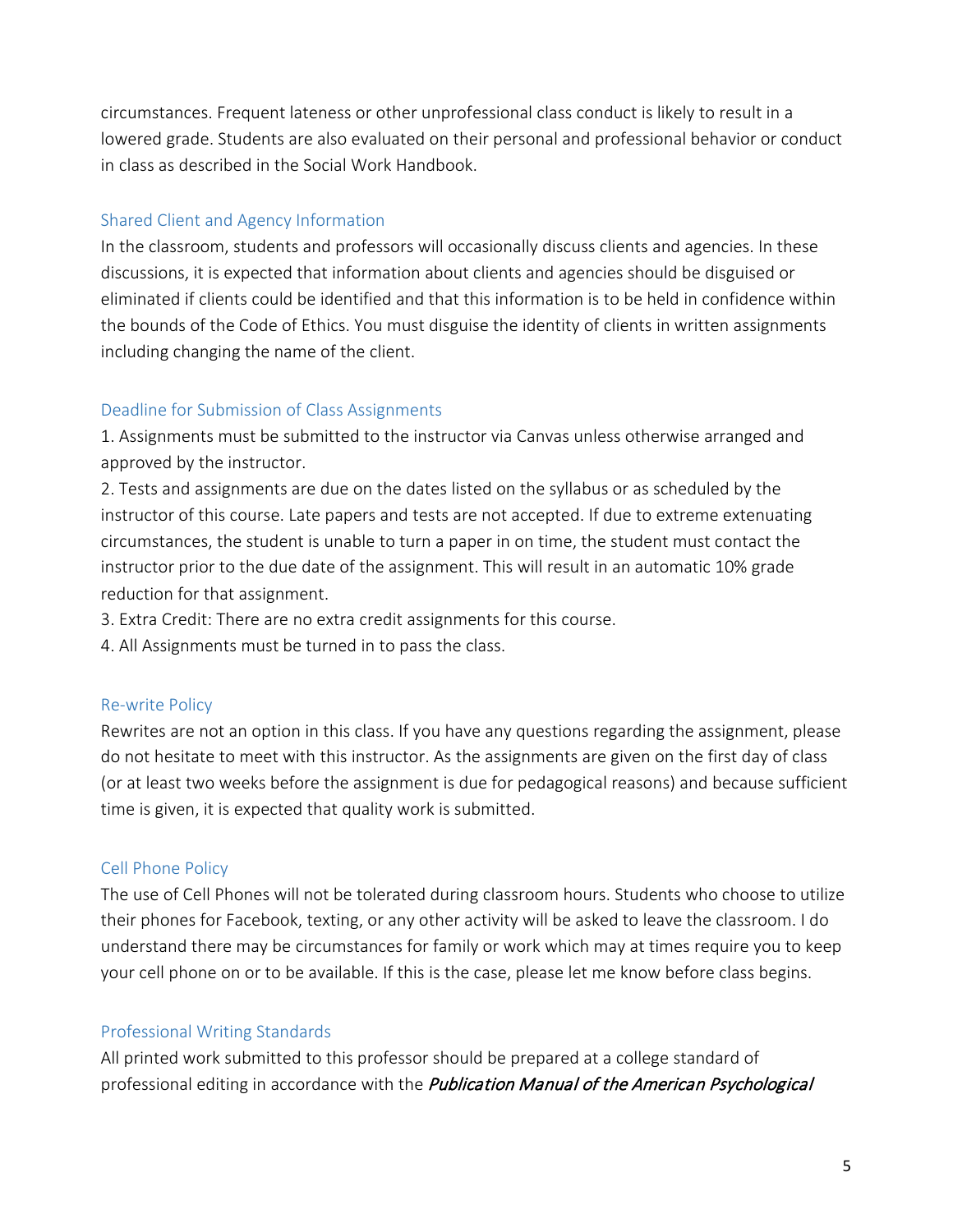Association (7th Ed.). Therefore, allow sufficient preparation time for proofreading and correction of typos, misspellings, and grammatical errors.

The reason for this expectation is that professionals are often judged based upon the quality of their written work. Carelessness in spelling and editing suggests that there will also be mistakes in the substance of the work. Therefore, written work, which has misspellings and other editing problems, will be graded down on this basis alone. All work must be completed in 12-point font, preferably Times New Romans style or a similarly readable style.

Note: The efforts you make will help you with your courses at LCSC as well as throughout your professional career because you will continue to be judged by other professionals based on your written work.

### Academic Honesty and Plagiarism

Part of the mission of Lewis-Clark State is to educate students to be ethical. Students share with the faculty the responsibility for academic honesty and integrity. The College expects its students to do their own academic work. In addition, it expects active participation and equitable contributions of students involved in group assignments. Violation of the Academic Integrity Statement, in whole or part, could result in an "F" grade for the course. In addition to action by the professor, all incidents will be reported to the Social Work Program Director and the Vice President of Student Affairs. The following acts of academic dishonesty are not acceptable:

- Cheating: using or attempting to use unauthorized materials, information, or study aids in any academic exercise (e.g., an exam).
- Fabrication: unauthorized falsification or invention of any information or citation in an academic exercise (e.g., a paper reference).
- Plagiarism: representing the words or ideas of another as one=s own in any academic exercise (e.g., failing to cite references appropriately or taking verbatim from another source).
- Facilitating academic dishonesty: helping or attempting to help another to commit academic dishonesty (e.g., allowing another to copy from your test or use your work).

### Policy Regarding GPA

Social Work majors much achieve a B- or better in this required course. If the student does not achieve a B- or better, they will be required to retake the course.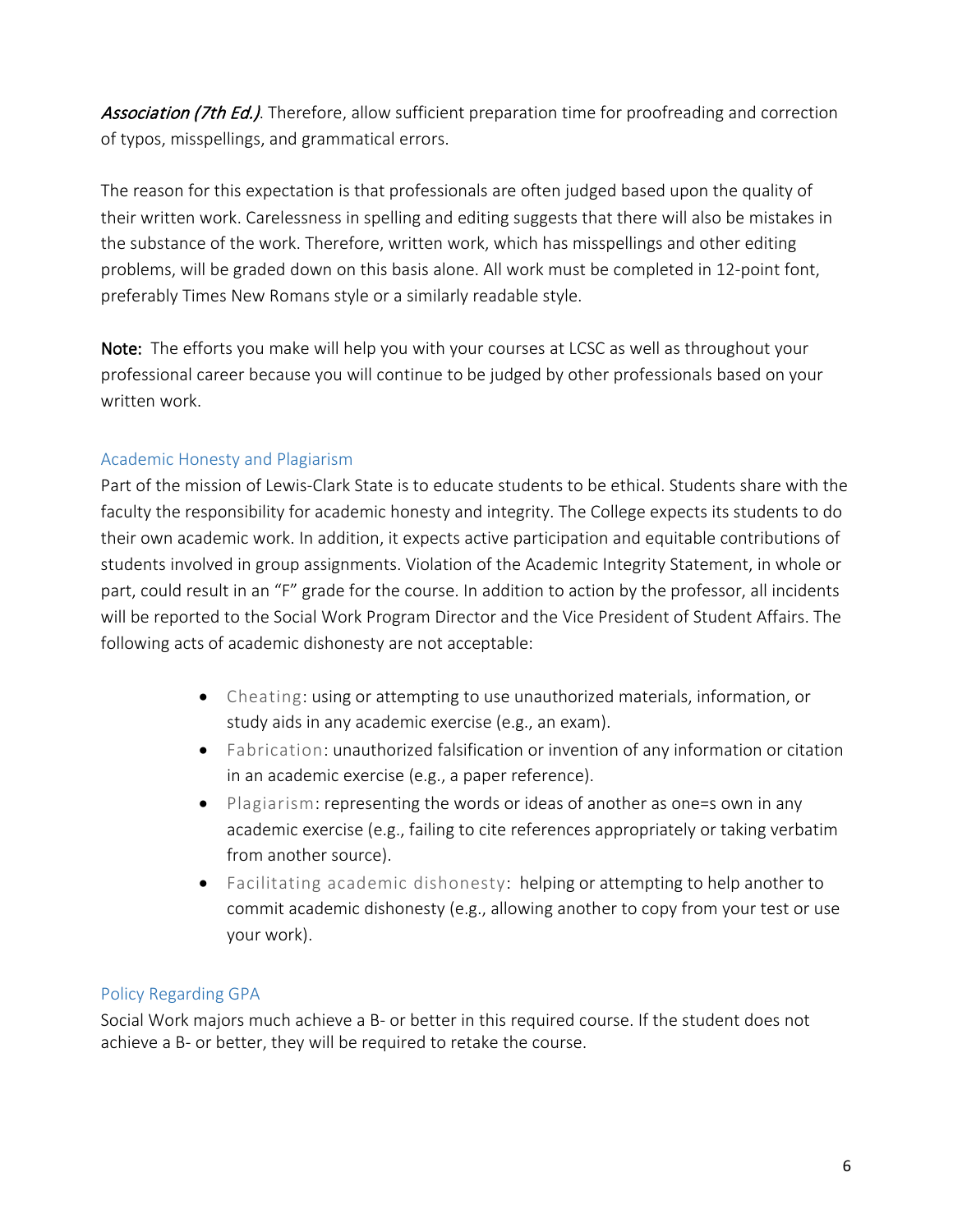### Policy Regarding Incompletes

Students are expected to complete all work before the final session of the class. Incompletes are not granted automatically. A grade of "I" may be assigned only in cases of illness, accident, or other catastrophic occurrences beyond the student's control. It is the responsibility of the students to request an incomplete grade from the instructor before the end of the term. All work must be completed by the deadline specified by the instructor; otherwise, the required work will be receiving a grade of "F."

#### Challenging a Grade

Students who wish to challenge a grade must do so in writing within one week of receiving a grade. I will consider your request and determine whether to review your grade. If I choose to review your grade, I will review your assignment in full and may adjust your grade up or down.

#### Social and Economic Justice

#### Lewis-Clark State College's Statement of Inclusion

*Regardless of race, color, age, sex, religion, national origin, disability, veteran status, or sexual orientation, you will be treated and respected as a human being.* Please visit [LCSC's Diversity](http://www.lcsc.edu/diversity/) web page for more information.

### Social Work Program Expectations

The faculty members of the Social Work Program believe that we all share a responsibility for championing social and economic justice for all members of society. Guided by the *NASW Code of* **Ethics**, social workers should strive to:

- Eliminate personal and institutional discrimination,
- Ensure access to needed resources and opportunities for all persons,
- Expand options and opportunities for everyone, but especially for persons who are disadvantaged or disenfranchised,
- Respect cultural diversity in society,
- Advocate changes that improve social conditions and promote social justice,
- Encourage participation in the democratic process, and
- Encourage people to develop their own voice.

#### Grading Procedures

#### Grading Scale

|    | 95-100%  | $A-$ | 90-94.9%      |
|----|----------|------|---------------|
| B+ | 87-89.9% | B    | $83 - 86.9\%$ |
| B- | 80-82.9% | ∪+   | 77-79.9%      |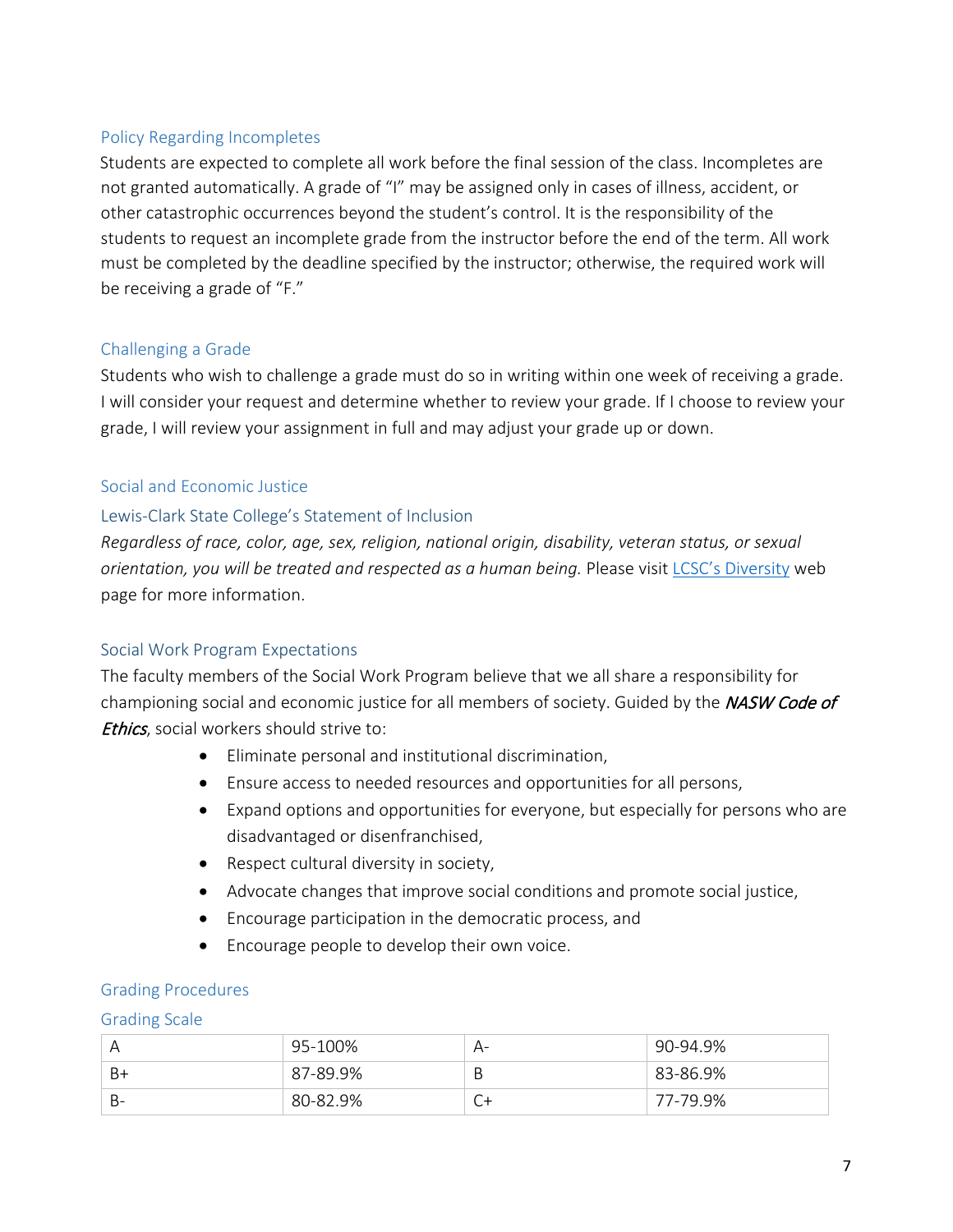| $\check{ }$ | 6.9%<br>$3 - 76$ | ∽<br>-<br>$\check{ }$ | 2.9%<br>-רו        |
|-------------|------------------|-----------------------|--------------------|
| ້           | 9%،<br>63-69     |                       | 62<br>9% and below |

#### Grade Definitions

| Α | Above and beyond                                                                  |
|---|-----------------------------------------------------------------------------------|
| B | Appropriate college level work meeting the syllabus' expectations                 |
|   | Minimal level for content and written communication                               |
| D | Poor content or poor written communication, and/or incomplete, and/or late        |
|   | Below minimum standards for content and written communication, incomplete, and/or |
|   | late                                                                              |

#### LEARNING ACTIVITIES

### READING

*Required Reading*: Students are expected to complete all reading by the due dates listed in the course outline. The class sessions will build upon the assigned reading material. At points in the semester, materials may be posted on Canvas, or handed out in class. It is the responsibility of the student to ask questions when the reading assignments are not clear or if questions arise about the readings. *Reading should be completed prior to coming to class – see due dates on the course outline.*

### Discussion Board Posts (5 @ 10 Pts.)

You will participate in discussion boards as indicated throughout the semester. You will respond to the topic forum and reply to at least two classmates for each forum. Initial posts are due Thursdays through Canvas by midnight and at least two replies are due by Sunday through Canvas by midnight of that week.

# Video Meetings (150 Pts.) (5)

You will participate in five practice sessions via video meetings on Zoom with a fellow student. You will need to record the meeting. After each meeting you will submit a copy of the recording and a brief (1 page) reflection of your skills. This assignment will enable you to practice the skills covered in weekly lectures and readings. The five meetings will be worth 30 points each for a total of 150 points. The instructions for what should be practiced in each meeting can be found in the weekly modules and in the assignment tabs for each of the 5 meetings.

### Weekly Quizzes (10 @ 10 points each)

Weekly Quizzes: There will be 10 quizzes that incorporate the material from the readings.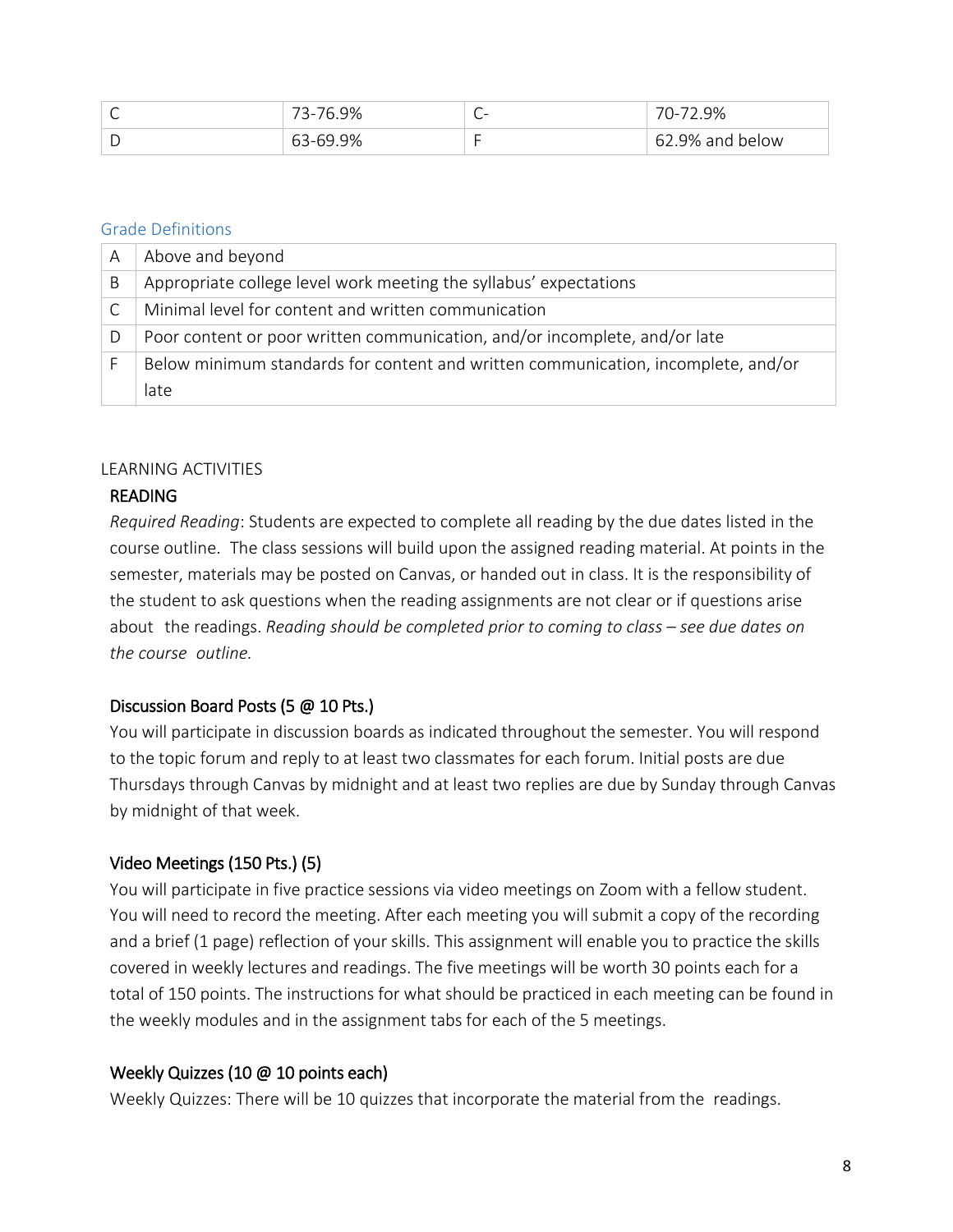Quizzes can be found on Canvas and will consist of multiple choice, true/false, and essay questions. Make sure your computer has a strong internet connection prior to beginning the exam. *Please see course outline for due dates.*

### DIVERSITY PAPER (150 Pts.)

Each student will pick a diverse population of interest in the intro discussion in the first week of class. Inform the instructor of your choice before the end of the first week. The student will prepare a minimum of 5-page paper which will include a brief description of the population (demographics), special issues and concerns particular to this population, and specialized knowledge required by the generalist social worker to work with this population.

The paper will be in APA format, citing at least five (5) scholarly articles. You do not need an abstract for this paper. *Papers will be graded using the following criteria:* Adequacy of topic coverage, ability to synthesize and integrate the literature, salience of literature to specific practice application, use of APA guidelines, and writing and organizational skills. A grading rubric is available on Canvas.

The title page and reference page do not count as part of the 5-page requirement. APA guidelines can be found in: Publication Manual of the American Psychological Association (7<sup>th</sup> ed.). There are also many websites that can assist with ensuring APA guidelines are met: [\(http://www.apastyle.org/\)](http://www.apastyle.org/) or [\(http://owl.english.purdue.edu/owl/resource/560/01/\)](http://owl.english.purdue.edu/owl/resource/560/01/) or [\(http://www.apa.org/\)](http://www.apa.org/).

# Practice Simulation Sessions (3 @ 100pts.)

These 3 assignments are designed to simulate the tasks and activities of direct social work practice in an agency setting. Your work with a "client" during this course is an attempt to simulate the reality of practice and provide an experience to which you can apply concepts and principles found in the texts and discussions in class. Serving as a "client" will simulate for you and your "social worker" many of the issues faced in practice. Each student will assume two roles: (1) social worker, and (2) client. You will assume a helper role and work with a student who is your "client," and you will be a client and receive service from a student social worker. *You are expected to take these roles very seriously. You are to demonstrate maturity, responsibility, and professionalism as if you were in the field.*

Students will engage in three, 15-20-minute sessions. Sessions will be practiced during video meetings with classmates. The two first Practice Simulations will be completed during our full day intensives. Students in the social worker role will receive peer and instructor feedback and a grade for each of the two sessions. The final Practice Simulation will be recorded by all students and submitted on Canvas Discussion board for peer and instructor review. Grades will be based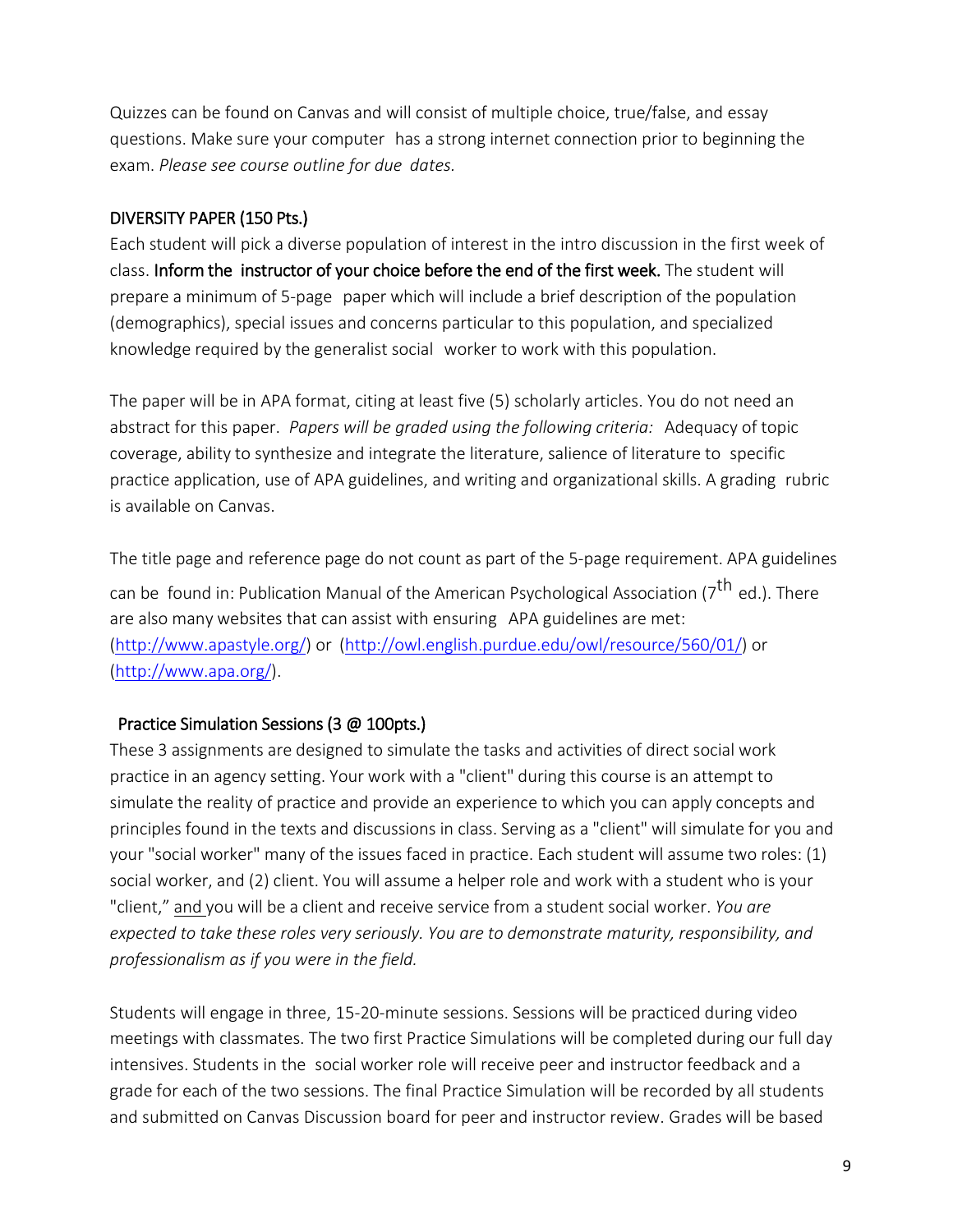on, the ability to demonstrate the skills designated for that session. A rubric will be provided on Canvas for what students will be expected to demonstrate.

*During these simulations, personal and sometimes confidential information will be shared. As in real interactions with a client, this information must remain confidential unless the client gives written consent to share with others. Students enrolled in this class and the instructor agree that information shared during practice sessions will remain confidential unless there is a threat to self or others, or other safety concerns arise. The instructor will monitor sessions carefully and meet with a student for discussion if any concerns arise.* Please sign and date the last confidentiality form and submit in Canvas.

### Progress Notes (3 @ 20 points each):

After video meeting 2 you will write *Progress Note 1* outlining what your client indicates they need help with. After video meeting number 4 you will write *Progress Note 2*. This one will be based on the clients report of goals. The third progress note will be written for the termination session you have with your client during *Video Meeting number 5*. The notes will be written in SOAP format which will be explained in lecture prior to the notes being due.

*Criteria for Rating Progress Notes:* The student will use the prescribed format, the report is clearly written, well organized and descriptive (provides a clear and factual description of what occurred and what was done or will be done with the client). The report is to be typed, double spaced, with one-inch margins and size 12 font (times new roman). If this were a real note, other professionals should be able to read it and know where you are with the client, as well as the plan for collaborating with the client.

### Bio-Psycho-Social Assessment (80 Points)

The purpose of this assignment is to allow you to demonstrate your ability to organize and write a report that contains a critical assessment on the functioning of a client and an analysis of problem areas. The report should be no more than 3-6 pages and typed in report format. This report must include assessment and recommendations. It should contain a clear, concise, and defensible assessment for your client.

Report Format: An example outline for these reports is attached in Canvas. The report should be single-spaced with a blank space between paragraphs. Headings should be used and highlighted in bold to make the report easy to read and easy to find specific information. Use the headings found in the outline on Canvas. Reports are always written in paragraph form and not in outline form. Do not use roman numerals, letters, or numbers to designate sections. Please use a 12pt. font and times new roman. Done well, the report is one of the more difficult documents to write.

What is important is that the assessment provides sufficient information so that any other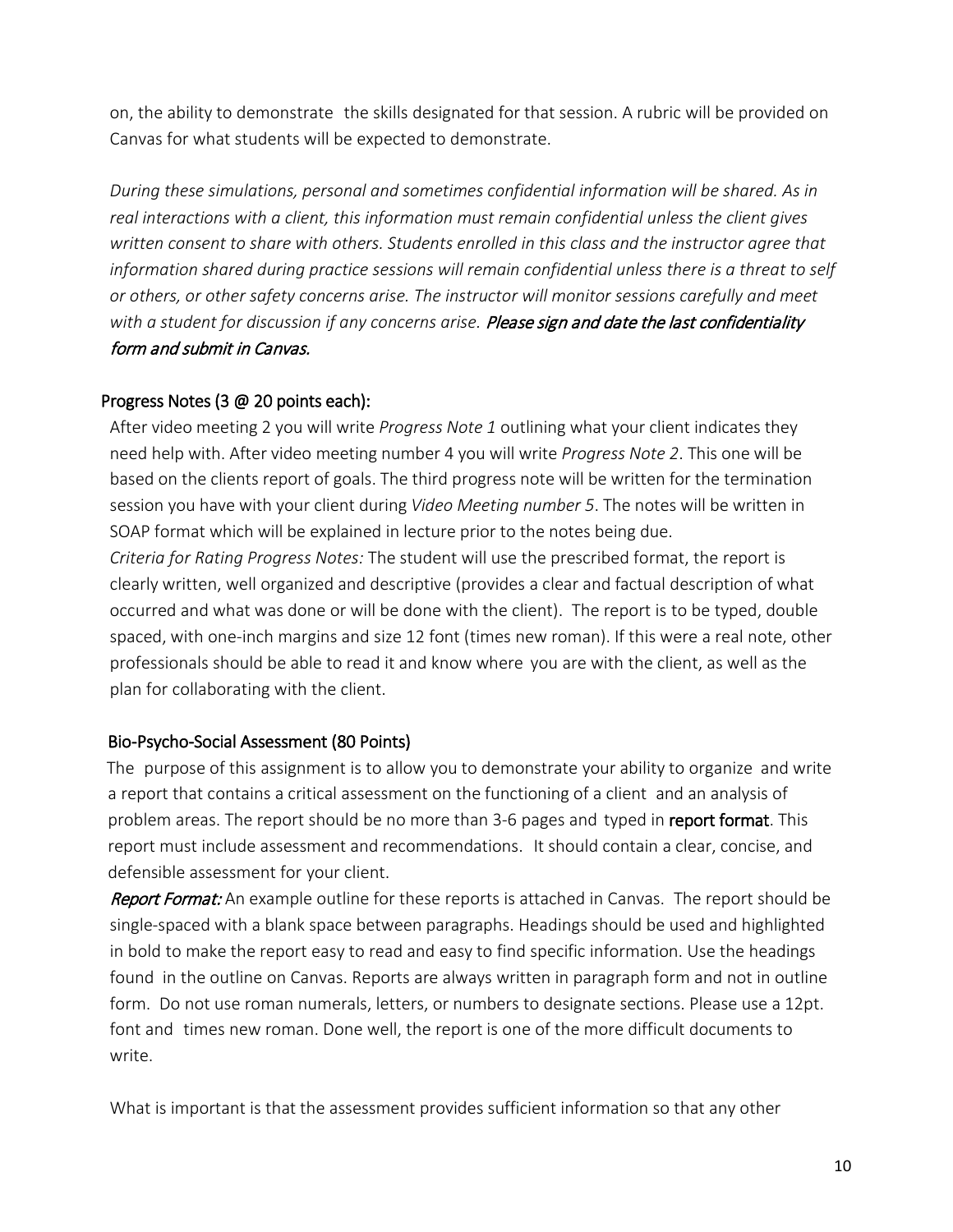professional could read the report and have a clear understanding of the major aspects/problems/strengths of the client/family. This report must include assessment and recommendations.

## Case Plan (15 Points)

Once you have completed the assessment you are to prepare a case plan. You will submit a 1 page type-written case plan. The case plan should include a focus area (problem/issue), a clearly stated and measurable goal to overcome the problem, and at least 3 objectives. Objectives are the specific steps to reach the goal. You will also identify your specific methodology for monitoring and evaluating the effectiveness of the objectives (e.g., how will you know when the client has completed the task? Will you use of instruments, charts, journals, etc.? How will you know if you have met your objectives as the social worker?), procedures for renegotiating the service contract, procedures for scheduling or canceling a session, place of meeting, etc., and worker and client signatures and date.

# Book Report (50 Points)

Students will read the book *Ghosts in the Nursery; tracing the roots of violence* and write a summary and assessment of the book. Grading Rubric can be found on CANVAS. The paper must be in APA format.

# Strengths and Limitations Paper (15 Points)

As part of the termination process, the student "social worker" and the "client" will engage in a final session. The "client" must identify 3 strengths and 3 limitations in the performance of his/her "social worker" and share this with him/her during the session. With information from the "client" as a starting point, the "social worker" should reflect upon their role as the social worker and then prepare a 2-3-page paper that describes both strengths and limitations. In the paper, the student should identify specific actions to be taken to correct limitations and explain how knowledge of specific strengths and limitations will affect the student once they are in the field working as a social work practitioner. *This paper is graded as Pass/Fail. If you follow the directions above and turn in the assignment you automatically receive full points. However, if you do not follow the instructions above, you will not receive any points for this assignment.*

It is a student's responsibility to discuss any concerns regarding the course, attendance, assignments, or grades with the instructor at the initial time the concern is experienced. If circumstances arise which affect your ability to complete assignments or attend class, it is expected that you will contact the instructor as soon as possible to discuss the situation.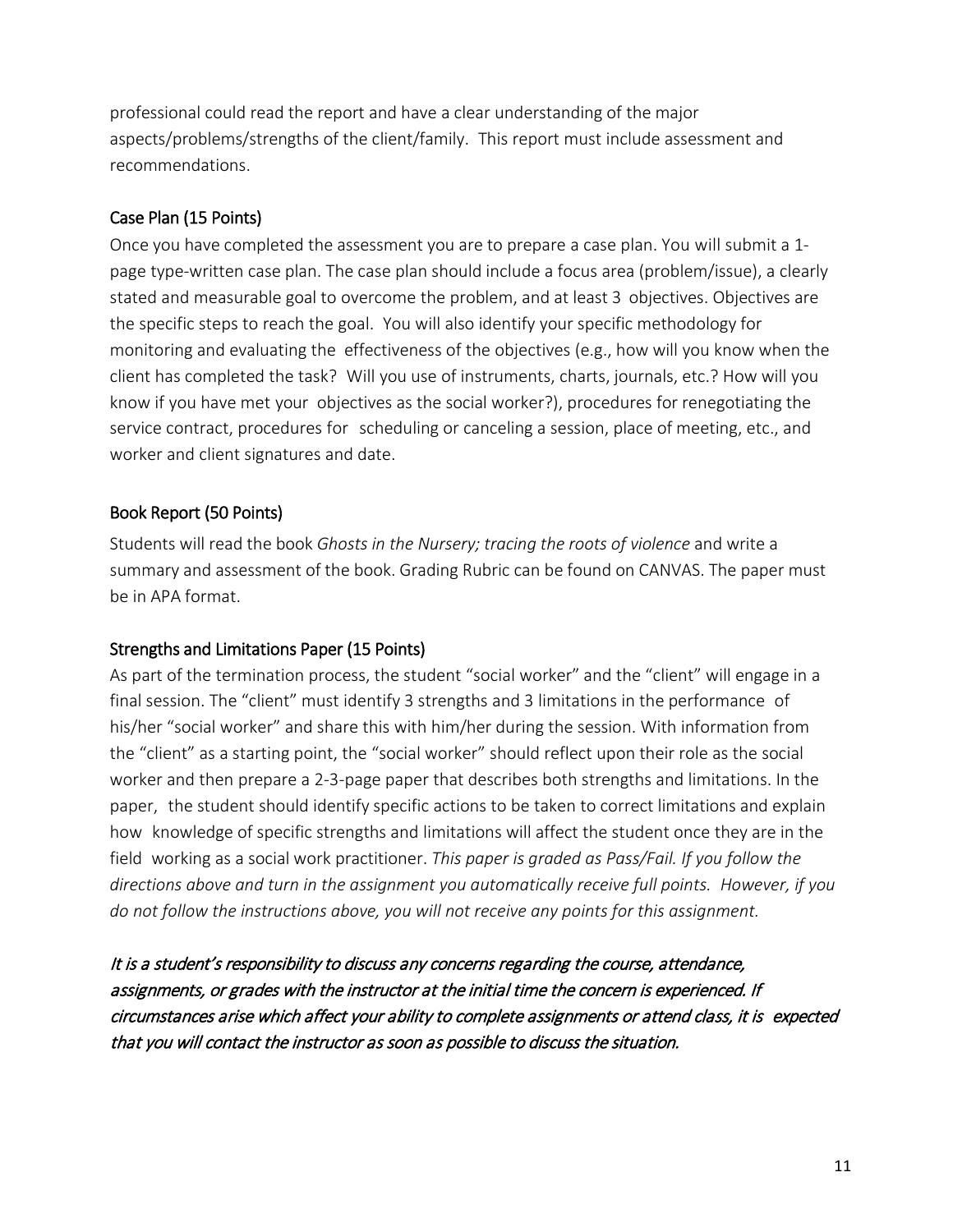\*\*All due dates are posted in the Course Schedule and on Canvas. Assignments turned in late will automatically be reduced by one grade point. Late assignments will be docked 10% per week that the assignment is late.

| Week           |               | <b>Topic</b>                                                                                                                                                                   | Reading     | <b>Assignments Due</b>                                                                  |
|----------------|---------------|--------------------------------------------------------------------------------------------------------------------------------------------------------------------------------|-------------|-----------------------------------------------------------------------------------------|
| $\mathbf{1}$   | $1/17 - 1/23$ | Introductions and Course Overview,<br>Confidentiality, Generalist Intervention<br>Model<br>Skill Building: Interview and Attitude toward<br>difference                         | Chapter 1&2 | Sign Confidentiality<br>Statement<br><b>Discussion Post 1</b>                           |
| $\overline{2}$ | $1/24 - 1/30$ | Professionalism<br>Ethics<br><b>Informed Consent</b><br>Duty to Warn                                                                                                           | Chapter 3&4 | <b>Discussion Post 2</b><br>Quiz Chapters 3&4                                           |
| 3              | $1/31 - 2/6$  | <b>Empathy and Authenticity</b><br>Skill Building: Ethics and Opening lines -<br><b>Confidentiality and Value Cards</b>                                                        | Chapter 5   | Video Meeting 1<br>Quiz Chapter 5                                                       |
| 4              | $2/7 - 2/13$  | Engagement Skills:<br>Preparing and Beginning - Interviewing Skills<br>Skill Building: Reflective Listening and<br>Summaries, Open ended questions, and<br><b>Affirmations</b> | Chapter 6   | <b>Video Meeting 2</b><br>Quiz Chapter 6                                                |
| 5              | $2/14 - 2/20$ | Eliminating barriers to counterproductive<br>communication.<br>Skill Building: ID barriers to change                                                                           | Chapter 7   | <b>Discussion Post 3</b><br><b>Barriers</b><br>Quiz Chapter 7                           |
| 6              | $2/21 - 2/27$ | VIA Zoom Class 2/26 9:00-3:00<br>Motivational Interviewing<br>Session 1 and 2 in class demonstration<br><b>Practice Simulations</b><br>Lunch Break                             |             |                                                                                         |
| $\overline{7}$ | $2/28 - 3/6$  | Documentation<br>Skill Building: Eliciting change Talk                                                                                                                         | Chapter 8   | <b>Diversity Paper</b><br>Progress Note 1<br>Quiz Chapter 8<br><b>Discussion Post 4</b> |

# Weekly Outline